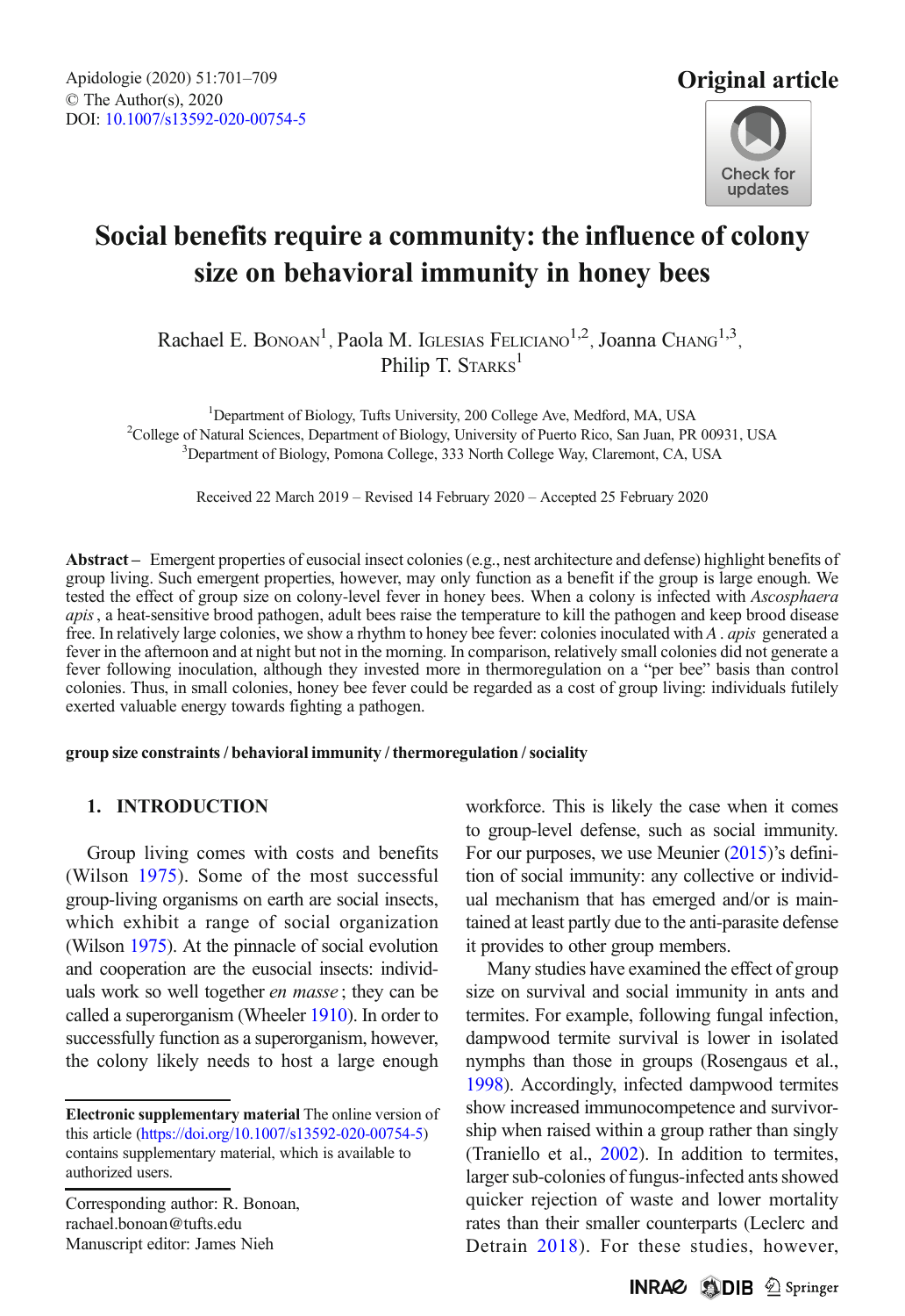artificial groups were constructed in the lab. While such studies have added to our understanding of the evolution of sociality in the face of disease, it is also important to consider the natural context of the nest and the social interactions that may occur (Stroeymeyt et al., [2018](#page-8-0)).

Honey bees (Apis mellifera ) are a particularly useful study system to investigate the effect of group size on the success of the superorganism within the context of the nest. First, honey bee population sizes are easy to estimate (see Bonoan et al., [2017](#page-8-0)), and honey bees can be kept in observation hives for accurate in-nest data collection. Second, honey bee colony sizes vary naturally and exhibit different strengths: Harbo [\(1986\)](#page-8-0) found that colonies with 35,000 bees produced the most honey (i.e., energy for overwinter survival) per bee, however, colonies with 4500 bees produced the most brood (i.e., reproductive fitness) per bee. In testing different population sizes, Harbo ([1986](#page-8-0)) found 9000 bees to be the optimal colony size for a balance in honey and brood production, or colony survival and reproductive fitness. Third, honey bees act as a superorganism to protect the hive from both macro- and microinvaders via thermoregulation, a behavior that can be easily observed and quantified in observation hives and is likely affected by group size.

When Japanese honey bee (Apis cerana japonica ) hives are invaded by giant hornets (Vespa mandarinia japonica ), worker bees form a ball around the hornet (Ono et al., [1987;](#page-8-0) Sugahara and Sakamoto [2009](#page-8-0)). The worker bees, who can withstand temperatures of up to 48–50 °C (Coelho [1991](#page-8-0)), collectively contract thoracic muscles and heat the hornet to a lethal temperature of 45–47 °C (Ono et al., [1987\)](#page-8-0). While one guard bee initiates the "balling" behavior, it takes a group of 180–300 worker bees to heat the hornet to lethal levels. Adult honey bees also combat micro-invaders via thermoregulation. When the brood is infected with a heatsensitive fungal pathogen, Ascosphaera apis, worker bees use the same contractions of thoracic muscles to actively raise the colony temperature, or generate a behavioral fever (Starks et al., [2000\)](#page-8-0).

A. apis is a brood pathogen that causes a disease known to beekeepers as "chalkbrood" (reviewed in Aronstein and Murray [2010](#page-8-0)). A temperaturesensitive pathogen, A. apis, enters the larval gut through spores in infected food. Disease symptoms develop only when brood comb temperatures are chilled from the normal 32–36 (Seeley [1995\)](#page-8-0) to 30 °C or lower (Maassen [1913\)](#page-8-0). If the in-hive temperature is favorable, chalkbrood spores germinate in the hindgut of infected larvae and grow into white hyphae that penetrate the gut and the surrounding tissue (Jensen et al., [2013](#page-8-0)). Larvae overtaken by this mycelial growth dry out and become chalk-like "mummies" (Maassen [1913](#page-8-0); Evison [2015\)](#page-8-0). In response to a chalkbrood infection, worker honey bees generate a behavioral fever by isometrically contracting their thoracic muscles to warm the hive just enough to protect the brood and prevent disease (Starks et al., [2000\)](#page-8-0). For this reason, chalkbrood typically only affects honey bee colonies in the early spring, when ambient temperatures are cooler, or when colonies are already too weak to regulate temperature (Aronstein and Murray [2010](#page-8-0)).

Here, we use thermal imaging and natural variation in colony size to (1) validate the timing of methods carried out by Starks et al. [\(2000](#page-8-0)) to track honey bee fever and (2) investigate efficiency of honey bee fever in large versus small colonies following A. apis infection. Similar to what is shown in ants and termites, we hypothesize that larger colonies (i.e., groups) will be able to elicit a behavioral fever, as measured by an increase in in-hive temperature following inoculation, while smaller colonies will not have a large enough workforce to properly function as a superorganism. As such, we predict that larger colonies will generate a successful fever and prevent disease symptoms while smaller colonies will not be able to generate enough heat and ultimately, be overtaken by the disease.

#### 2. MATERIALS AND METHODS

#### 2.1. Study system

In both 2016 (June) and 2017 (July), eight 2 frame observation hives  $(53 \text{ cm} \times 48 \text{ cm} \times 5 \text{ cm})$ were filled with honey bees and installed in a temperature-controlled facility at the Starks Lab Apiary on the Tufts University campus in Medford, MA, USA (see Bonoan et al., [2014](#page-8-0) for diagram of set-up). All observation hives were queen-right, contained two frames of mixed brood and food, and had similar brood area. After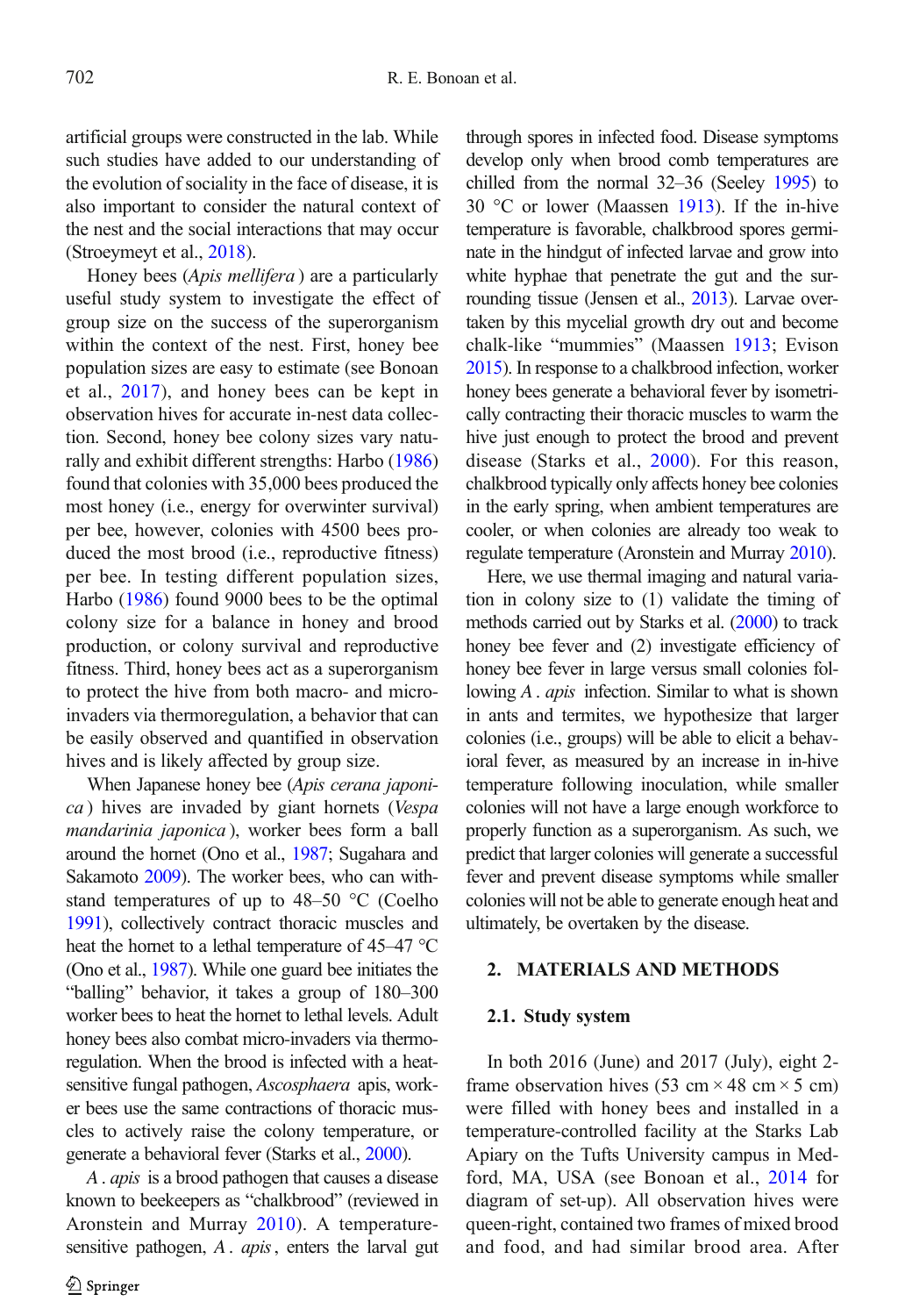<span id="page-2-0"></span>installation, the facility was kept at a constant early New England spring-like temperature of approximately 19 °C and was continuously monitored (HOBO UX100-011 Temperature/Relative Humidity data logger). Following installation, bees were left alone to acclimate to the new location for 3 days. During this time, each colony was fed 150 ml 1:1 sucrose water. Upon inoculation, colonies in 2017 were significantly smaller than in 2016 (ANOVA on LM,  $F = 9.42$ , df = 1,  $p =$ 0.022) (Figure 1).

### 2.2. Inoculation with  $A \cdot apis$

Following acclimation, half the colonies  $(N_{2016} = 4, N_{2017} = 4)$  were fed inoculated 1:2 sucrose water while the other half ( $N_{2016} = 4$ ,  $N_{2017} =$ 3) were fed 1:2 sucrose water without the pathogen. For each inoculum, one chalkbrood mummy (i.e., bee overtaken by the fungus, obtained from the USDA-ARS Bee Research Laboratory) was ground and added to 150 ml 1:2 sucrose water (Jensen et al., [2013\)](#page-8-0). All colonies were fed the corresponding sucrose solution in inverted 1-pound queenline jars each day for 3 days. This method was used in both



Figure 1. Adult population at the onset of inoculation was in about two times larger in 2016 than in 2017. Gray area shows the range between the first and third quartiles (interquartile range), whiskers denote the lowest and highest values within  $1.5 \times$  interquartile range, and the bold black line is the median adult population.  $N = 8$  colonies in 2016, 7 colonies in 2017.

2016 and 2017. To carry out field inoculations safely and correctly, we obtained approval (registration #2016-MIA18) and proper certification from the Tufts University Biosafety Office and worked closely with the Massachusetts Department of Agricultural Resources Apiary Program. To ensure the inoculation was successful, we counted the total number of mummies in each hive on days 4, 7, and 9 post-inoculation (PI) at 08:00 and 16:00.

# 2.3. Collection of temperature data and colony size

In 2016, we used the FLIR ONE (Gen 2 for Android, emissivity  $= 0.95$ ) personal thermal imager to collect temperature data. Using the FLIR ONE, we recorded the temperature at the central point of each side of each frame in the observation hive for 5 day pre-inoculation and ten-day PI. A healthy honey bee colony should develop a colony-level fever (> 30 °C) to fight the disease and clean out any mummified larvae within 10 days (Jensen et al., [2013](#page-8-0)). Following Starks et al. [\(2000\)](#page-8-0), we collected temperature data at 00:00, 08:00, and 16:00 each day. We estimated the adult population three times a week (Monday, Wednesday, Friday) after thermal imaging at 08:00. Colony size was estimated according to Sammataro and Avitabile [\(2011](#page-8-0)): a standard deep frame entirely covered by one layer of bees is roughly 2000 adult individuals, estimates were taken in increments of 250 bees.

In 2017, we used the FLIR E6 thermal imager (emissivity  $= 0.95$ ). Using the FLIR E6, we recorded the average temperature of each side of each frame in the observation hive at 08:00, and 16:00, and 00:00 each day for 3-day pre-inoculation and 10-day PI. We estimated the adult population (see above) every day after thermal imaging at 08:00. In 2017, we used in-hive sensors (BroodMinder) to validate hive surface temperatures determined via thermal imaging as a proxy for internal colony temperature (Supp. Figure 1). In 2019, we used both thermal imaging cameras and protocols to record temperatures of nonexperimental colonies. We confirmed a significant correlation (Spearman correlation,  $S = 364.28$ , df = 38,  $p < 0.001$ , rho = 0.963) between the two cameras, and thus, we confidently compare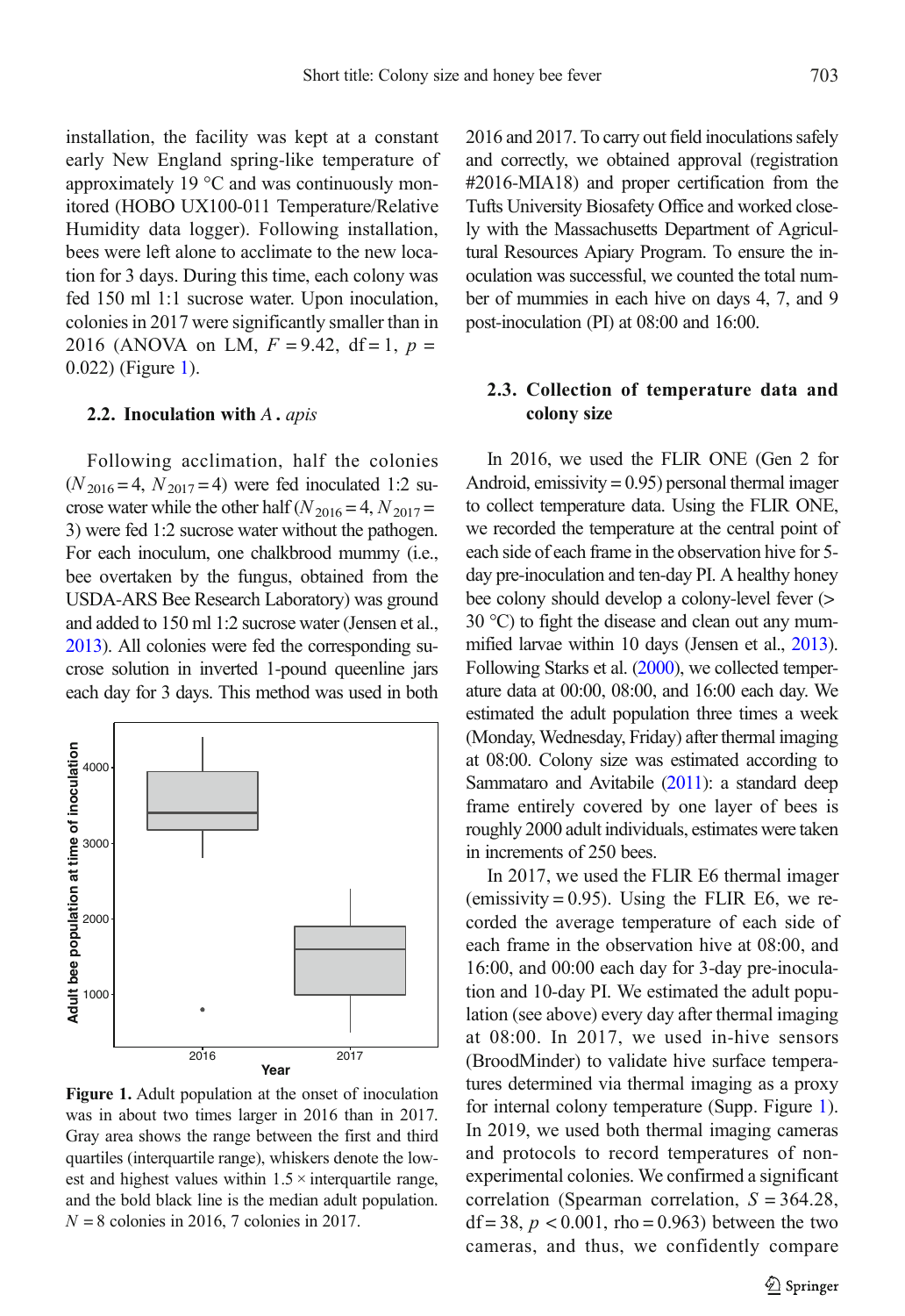temperature data collected in 2016 with data collected in 2017 (Supp. Figure 2).

In both years, the order in which data were collected from each colony was randomized (using [random.org](http://random.org) to generate random lists) for each collection period.

# 2.4. Data analysis

All analyses were done using car, MASS, plyr, lme4, and glmmTMB in R version 3.3.2 (2016- 10-31) (R Core Team [2018](#page-8-0)).

Infection status was confirmed using a zeroinflated generalized linear mixed model (GLMM) with a Poisson distribution in glmmTMB( ) (Brooks et al., [2017](#page-8-0)) for each year. The models tested for independent and interaction effects of treatment and day PI (mummies = treatment  $\times$  day PI).

Colony size in 2016 was compared with colony size in 2017 using a linear mixed model (LM) with fixed effects of year and colony on number of adult bees (number adult bees = year + colony) at the onset of inoculation. To determine significance, we used marginal hypothesis tests, implemented with the Anova() function. Data fit a normal distribution.

In both years, we used the temperature collected during the five (2016) or three (2017) day preinoculation to calculate an average baseline temperature for each colony. We then used this baseline temperature to calculate the mean temperature change from baseline for each colony. Thus, each colony served as its own internal control. We ran LMMs that tested for independent and interaction effects of treatment and day PI on temperature change from baseline (temperature change = treatment  $\times$  day PI), with colony added as a random effect. We ran one model for all data pooled, data collected in the morning (08:00), data collected in the afternoon (16:00), and data collected at night (00:00) for a total of four models per year. Again, we used marginal hypothesis tests, implemented with the Anova() function. Data fit a normal distribution.

We also examined the "per bee" effort of warming the hive by dividing the average temperature of the hive by the number of adult bees estimated in the hive that morning. To determine if there was a significant difference in the "degrees per bee", we ran Gaussian family, log link, and generalized linear models (GLMs) that tested for independent and interaction effects of treatment and day PI (degrees per bee = treatment  $\times$  day PI). Again, to determine significance, we used marginal hypothesis tests, implemented with the Anova() function. As above, we ran four GLMs: one for all the data together and one for each time of day separately.

# 3. RESULTS

At the onset of inoculation, colonies in 2016 were approximately twice as populous in 2016  $(3263 \pm 395 \text{ bees})$  compared with  $2017$  (1470 ± 265 bees) (Figure [1\)](#page-2-0). Inoculated colonies had significantly more mummies than control colonies in both 2016 (glmmTMB,  $X^2 = 50.19$ , df = 1,  $p < 0.001$ ) and 2017 (glmmTMB,  $X^2 = 22.47$ ,  $df = 1, p < 0.001$ ) (Figure [2\)](#page-4-0). In both years, hives took longer than 4-day PI to show symptoms of the infection (i.e., mummies).

When all 2016 temperature data were combined, there was a near-significant trend of inoculated colonies exhibiting a higher temperature than control colonies (ANOVA on LMM,  $X^2 = 3.56$ , df = 1, p = 0.059). There was no significant effect of inoculation on temperature change in the morning (ANOVA on LMM,  $X^2 = 1.49$ , df = 1, p = 0.222) (Figure [3A](#page-5-0)). In the afternoon and at night, however, inoculated colonies had significantly higher temperatures than control colonies (afternoon: ANOVA on LMM,  $X^2 = 4.38$ , df = 1,  $p = 0.036$ ; night: ANOVA on LMM,  $X^2 = 4.06$ , df = 1, p = 0.043) (Figure [3B, C](#page-5-0)). Accordingly, inoculated colonies invested significantly more in stabilizing temperature on a per bee basis than control colonies (Figure [4A](#page-6-0)–C) (Table [1](#page-7-0)).

In 2017, when our colonies were on average two times smaller than our colonies in 2016 (Figure [1](#page-2-0)), we did not detect a fever during any time of the day (Figure [3D](#page-5-0)–F). Our thermal images showed that our colonies likely did not reach pathogen-killing temperatures: on day-3 PI, we saw one inoculated colony reach 31 °C at both 00:00 and 16:00, however, the following day, temperature was below 30 °C, and the colony exhibited symptoms of the disease. Although we did not detect a fever in our colonies in 2017, we did find that on a per bee basis, inoculated colonies invested significantly more in stabilizing colony-level temperature (Figure [4D](#page-6-0)–F) (Table [1](#page-7-0)).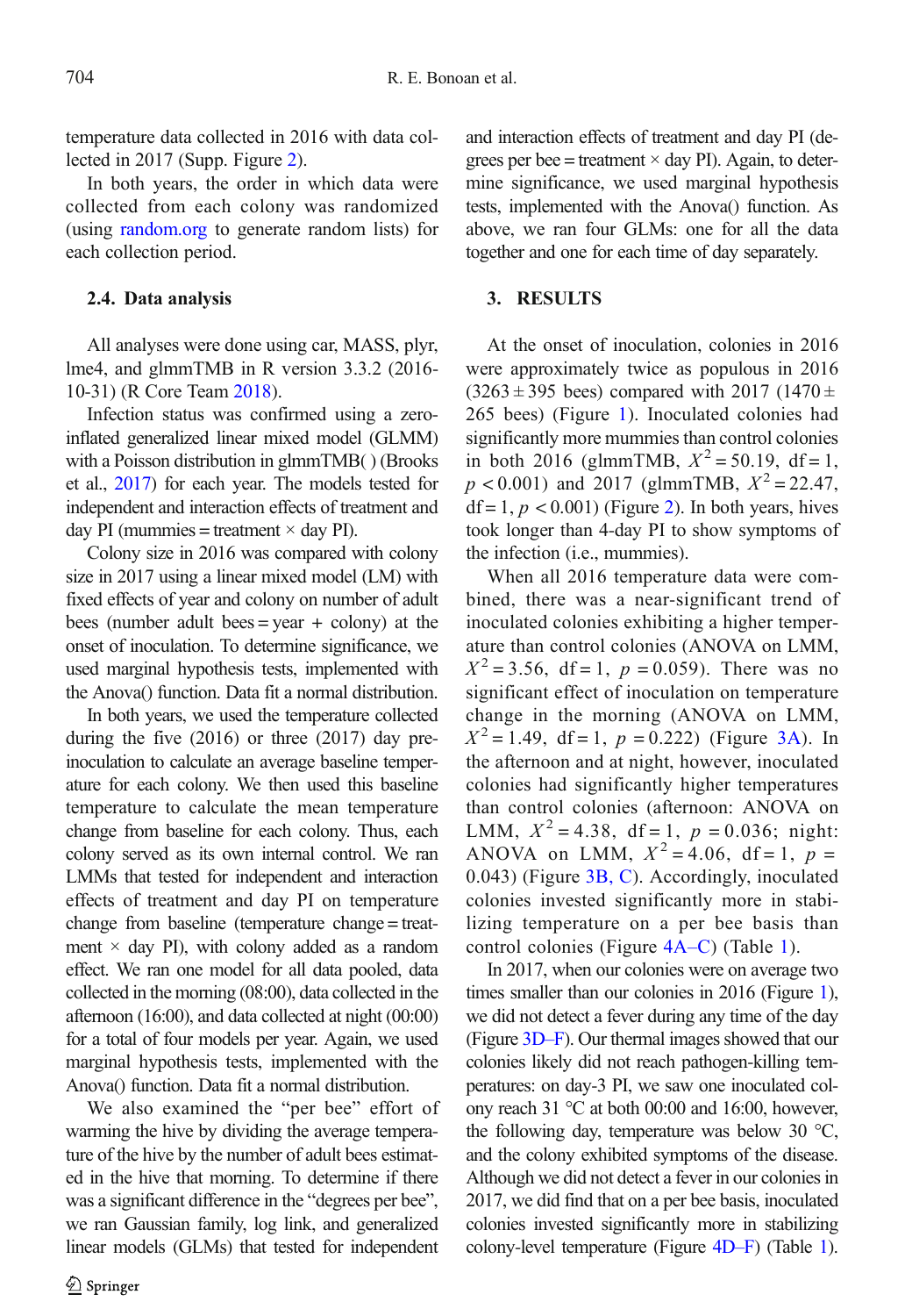<span id="page-4-0"></span>

Figure 2. Total number of mummies in inoculated ( $N = 4$  for both years) and un-inoculated ( $N_{2016} = 4$ ,  $N_{2017} = 3$ ) hive days 7 and 9 post-inoculation (PI) in 2016 (left) and 2017 (right). In both years, there were no mummies in any hives on day 4 PI, and inoculated hives tended to have more mummies than control hives by day 7 PI with and significantly more mummies by day 9 PI (\*\* $p < 0.001$ ).

This was true when all data were analyzed together and for each time point separately. There was also a significant effect of day PI, however, there was no interaction of inoculation and time.

# 4. DISCUSSION

Overall, our data show: (1) a daily rhythm to honey bee fever when colonies are large enough and (2) despite their effort, small colonies are unable to successfully generate an effective colony-level fever.

In 2016, there was no difference in temperature between inoculated and control hives in the morning at 08:00. At 16:00, however, inoculated colonies showed an elevated temperature on days 5–8 PI (Figure [3B\)](#page-5-0), and in the middle of the night at 00:00, inoculated colonies showed an elevated temperature on days  $4-6$  PI (Figure  $3C$ ). While the daily rhythm to honey bee fever may be explained by ambient conditions, we do not feel this is the strongest explanation of the pattern. In order to control for sun exposure and variation in ambient temperature, all observation hives were kept in a temperature-controlled facility and had a small  $(-4 \text{ cm diameter})$  tube for exiting and entering the hive. Thus, during no time was the sun beating down on the hives themselves. The rhythm of honey bee fever in 2016 is more likely due to the number of bees in the hive, similar to what we see in 2017. During the early summer months when we conducted this study, foraging activity tends to peak in the morning (Rivera et al., [2015](#page-8-0)). As such, there were likely fewer bees in the hive at 08:00 than later in the day.

In 2017, our colonies did not generate a fever (Figure [3D](#page-5-0)–F). Although no fever was detected, we did see symptoms of chalkbrood (i.e., mummies) in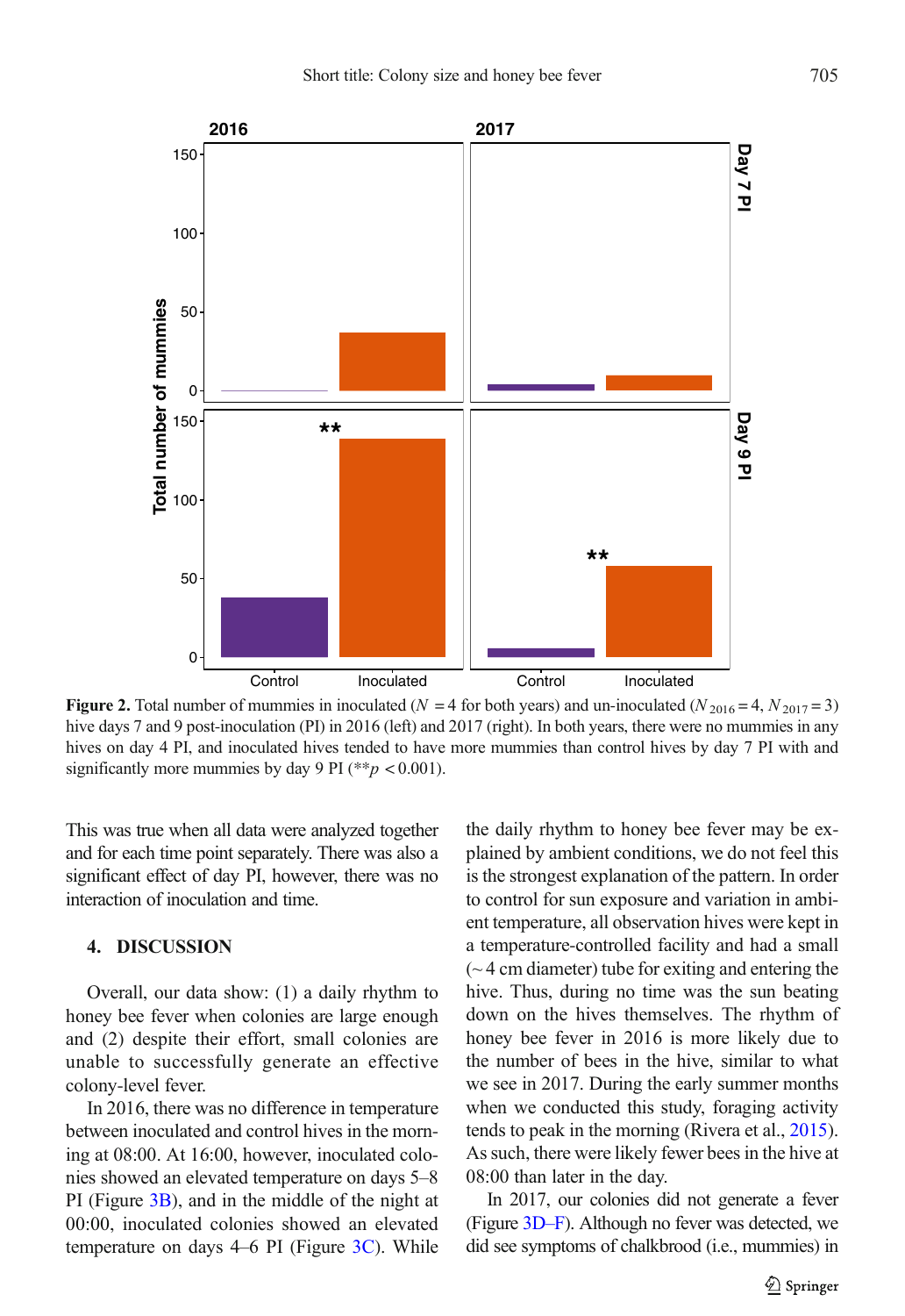<span id="page-5-0"></span>

Control (n = 4, 3) Inoculated (n = 4, 4)

Figure 3. Mean difference in baseline temperature for control (purple) and inoculated (orange) hives over day PI in 2016 (top panels) and 2017 (bottom panels). Error bars show variation between colonies  $\pm 1$  SE. Data is broken down as follows: (A, D) data collected in the morning; (B, E) data collected at the afternoon; and (C, F) data collected at night. Note: y-axes are different for 2016 and 2017.

the inoculated colonies (Figure [2](#page-4-0)); therefore, our inoculation procedure was successful. Since we did not see an interaction of inoculation and day PI, the smaller colonies may have already been trying to elevate hive temperature beyond their abilities. There is a significant main effect, however, of day PI: the gap between the two treatments increased as day PI increased (Figure [4](#page-6-0)). This is likely because the inoculated colonies' population continued to decrease, but remaining workers still attempted to keep temperature stable. Smaller colonies exerted energy trying to fight this heat-sensitive pathogen, even though the outcome was unsuccessful.

Consistent with our data, chalkbrood is known to detrimentally affect honey bee colonies in early spring when ambient temperatures are low or when the colony is already too weak to defend itself (Aronstein and Murray [2010\)](#page-8-0). Since all colonies were kept in the same facility with a controlled ambient temperature, it is likely that our 2017 bees were already too weak to adequately address the experimental inoculation due to the smaller group size. Our data show that this disease, which is normally easily fought via social immunity, disproportionally harms small colonies. This is consistent with data collected by Harbo [\(1986\)](#page-8-0): different colony sizes resulted in different outcomes.

In addition to group size, our 2016 and 2017 colonies differed in the presence of the parasitic mite, Varroa destructor. There were more sightings (personal observation, REB) of Varroa destructor, a pest known to weaken honey bees and spread disease, in our 2017 colonies than our 2016 colonies. Furthermore, our 2017 colonies exhibited pathological symptoms of a mite infestation, termed Varroasis: unhealthy looking brood (spotty brood pattern, signs of other brood diseases, punctured brood cappings), and adults with deformed wings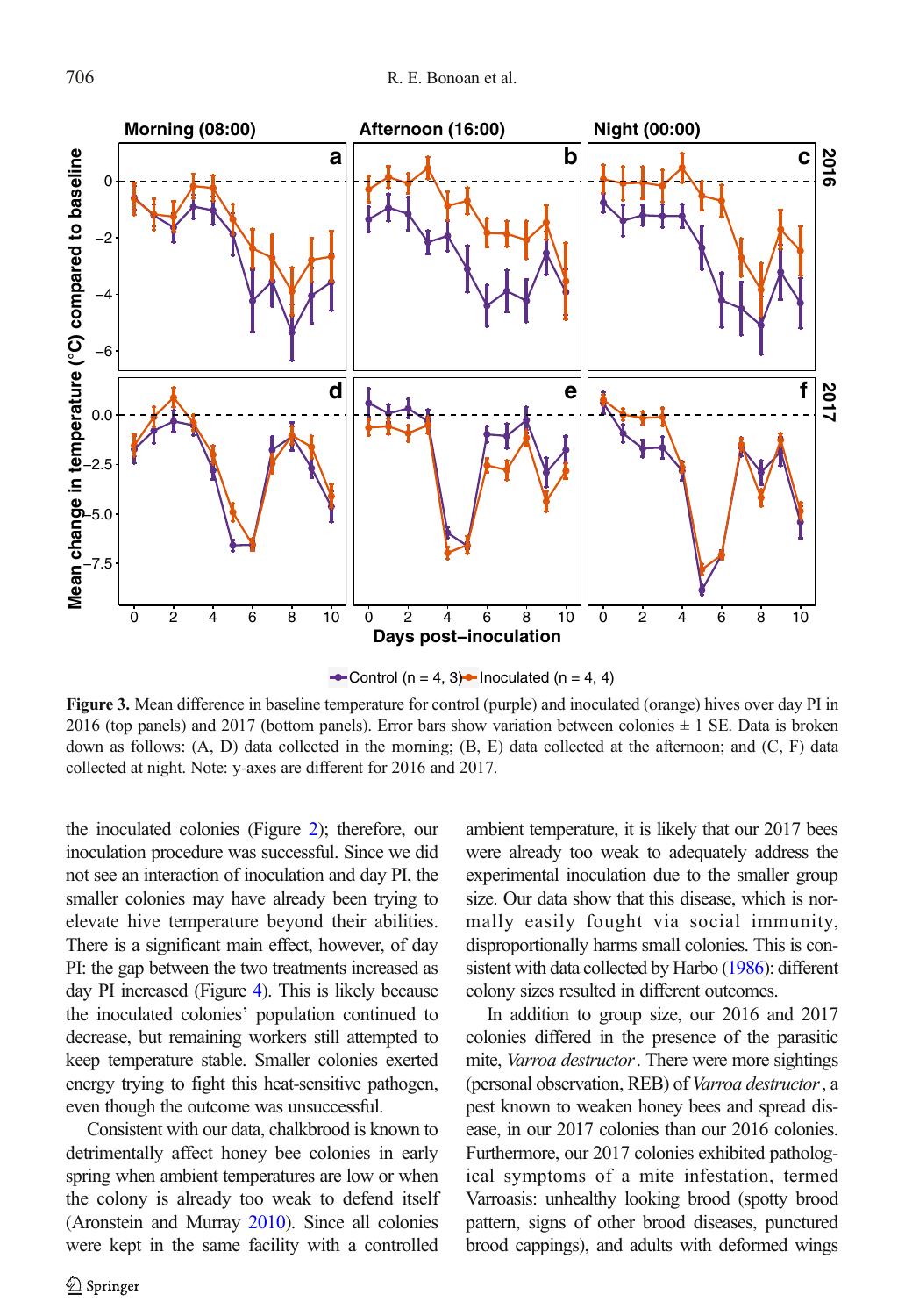<span id="page-6-0"></span>

• Control (n = 4, 3) • Inoculated (n = 4, 4)

Figure 4. Mean degree celsius per bee in control (purple) and inoculated (orange) colonies over time in 2016 (top panels) and 2017 (bottom panels). Error bars show variation between colonies  $\pm 1$  SE; dashed line shows the day at which colonies were inoculated. Data is broken down as follows:  $(A, D)$  data collected in the morning;  $(B, E)$  data collected at the afternoon; and (C, F) data collected at night. Note: y-axes are different for 2016 and 2017.

(Sammataro et al., [2000](#page-8-0)) which is likely due to the spread of Deformed Wing Virus (DWV). This was true for both inoculated and control hives in 2017. We did not see these symptoms in 2016. Since Varroa mite populations increase in proportion of uncapped larvae, these mites can quickly overrun a colony and cause population die-off.

Our results highlight yet another possible downstream effect of Varroasis: a smaller group made up of weaker adults and thus, the inability to regulate colony temperature. While there is still much to be learned about the effect of DWV on honey bee health, it has been shown that DWV is a driver of overwintering mortality (Highfield et al., [2009\)](#page-8-0). Since honey bees contract their thoracic muscles in order to generate the heat necessary to survive the winter, as they do to generate a behavioral fever, DWV may correlate with thermoregulatory deficiencies. Furthermore, one strain of the virus likely replicates in the thorax of pupal honey bees (Martin and Brettell [2019](#page-8-0)); among other things, proper development of thoracic muscles is vital to honey bee thermoregulation.

Further studies can use our methods to determine a specific population threshold to honey bee fever. Honey bees exhibit temporal polytheism where younger workers are mainly responsible for tasks inside the hive, such as protecting brood, and older workers are mainly responsible for tasks outside the hive, such as foraging. The distribution of tasks within a colony is affected by both colony demography (Huang and Robinson [1996](#page-8-0)) and infection status (Lecocq et al., [2016;](#page-8-0) Stroeymeyt et al., [2018\)](#page-8-0). If there are not enough foragers, younger workers will begin foraging earlier (Huang and Robinson [1996](#page-8-0)). Similarly, infection with Nosema ceranae , a common fungal pathogen, causes young workers to exhibit behaviors typical of older bees (Lecocq et al., [2016](#page-8-0)). In both cases, precocious bees are likely not as good at performing tasks as their older counterparts. The same may be true for honey bee fever and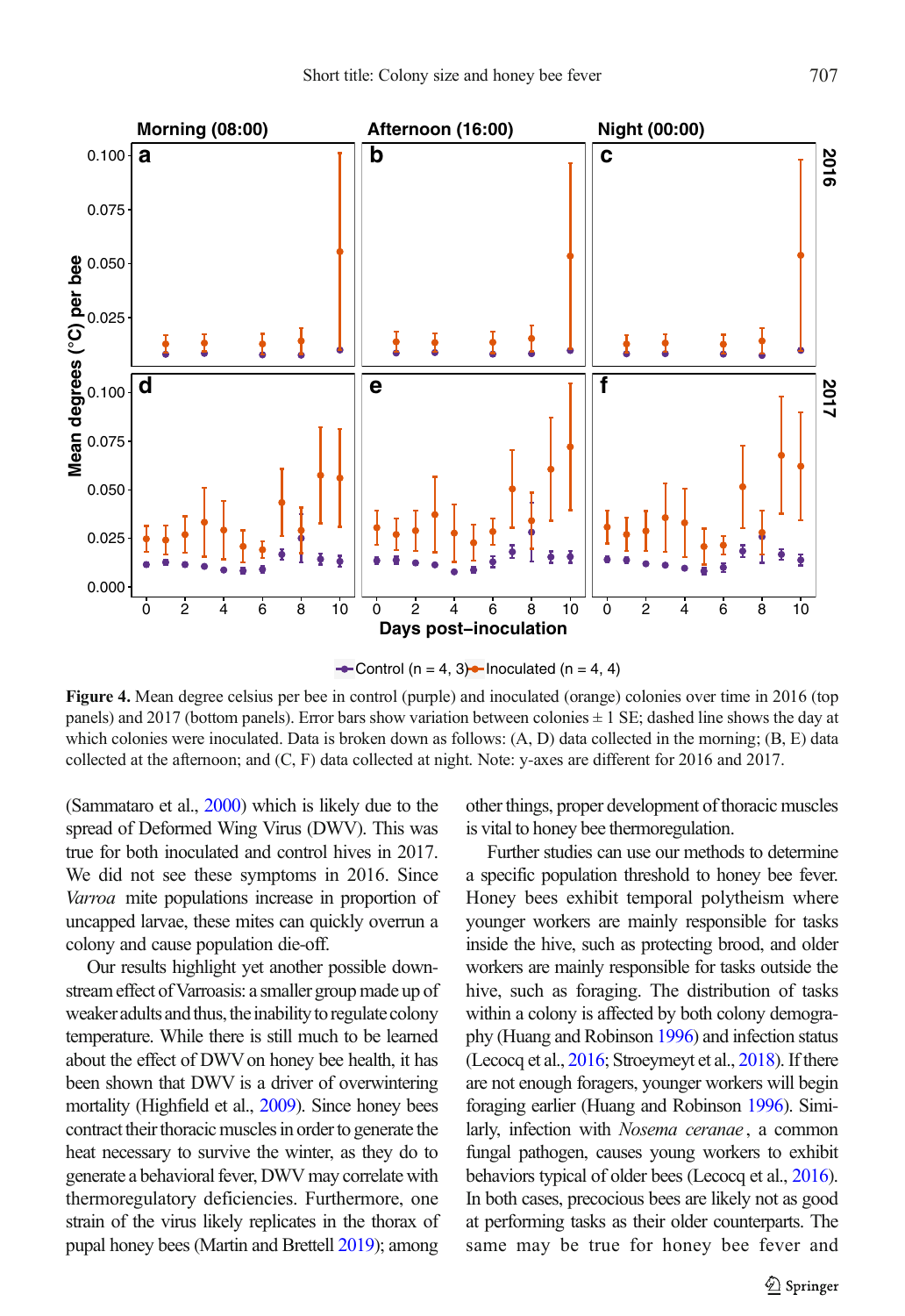<span id="page-7-0"></span>Table 1. Statistical results for mean degrees per bee. All GLMs tested for fixed effects of treatment, day PI, and the interaction. No interactions were significant

| Time of day | Fixed effect | df | $X^2$ | p       |
|-------------|--------------|----|-------|---------|
|             | 2016         |    |       |         |
| 08:00       | Treatment    | 1  | 23.93 | < 0.001 |
|             | Days PI      | 4  | 30.56 | < 0.001 |
| 16:00       | Treatment    | 1  | 24.68 | < 0.001 |
|             | Days PI      | 4  | 29.27 | < 0.001 |
| 00:00       | Treatment    | 1  | 23.75 | < 0.001 |
|             | Days PI      | 4  | 29.96 | < 0.001 |
|             | 2017         |    |       |         |
| 08:00       | Treatment    | 1  | 72.12 | < 0.001 |
|             | Days PI      | 10 | 61.42 | < 0.001 |
| 16:00       | Treatment    | 1  | 75.80 | < 0.001 |
|             | Days PI      | 10 | 64.50 | < 0.001 |
| 00:00       | Treatment    | 1  | 71.08 | < 0.001 |
|             | Days PI      | 10 | 68.78 | < 0.001 |
|             |              |    |       |         |

thermoregulation in general: with a small population size may come bees that are not necessarily good at their job because they are essentially "filling in."

More broadly, we show evidence for a threshold group size to the proper functioning of this superorganism within the natural context of the colony. As such, in honey bees, defense is a contextdependent benefit to group living. Future studies can use similar methods to investigate the behavioral immune response of various bee species—from eusocial to solitary—to this naturally occurring heat-sensitive pathogen. Such studies can lead to a better understanding of the evolution of sociality and the benefits of group living in bees.

## ACKNOWLEDGEMENTS

We would like to thank James Gonzales, Alexandra Towne, and Adam Winter for help with data collection and beekeeping, Rick Reault of New England Beekeeping for our bees, Jay Evans of the USDA-ARS Bee Research Laboratory for providing the mummies for our inoculums, Kim Skyrm of the Massachusetts Department of Agricultural Resources Apiary Program for ensuring our field inoculations were done safely and correctly, and Heather Mattila and three anonymous reviewers for comments on a draft manuscript.

## AUTHOR CONTRIBUTIONS

REB designed experiments, analyzed data, and wrote the paper. PMIF and JC aided in the data collection and analysis and wrote parts of the paper. PTS aided in experimental design, interpretation, and revision.

# FUNDING INFORMATION

The authors received financial support from the National Science Foundation Research Experience for Undergraduates program at Tufts University (DBI 1560380 to PTS) and Garden Club of America Board of Associates Centennial Pollinator Fellowship (awarded to REB).

# OPEN ACCESS

This article is licensed under a Creative Commons Attribution 4.0 International License, which permits use, sharing, adaptation, distribution and reproduction in any medium or format, as long as you give appropriate credit to the original author(s) and the source, provide a link to the Creative Commons licence, and indicate if changes were made. The images or other third party material in this article are included in the article's Creative Commons licence, unless indicated otherwise in a credit line to the material. If material is not included in the article's Creative Commons licence and your intended use is not permitted by statutory regulation or exceeds the permitted use, you will need to obtain permission directly from the copyright holder. To view a copy of this licence, visit [http://creativecommons.](http://dx.doi.org/http://creativecommons.org/licenses/by/4.0/) [org/licenses/by/4.0/.](http://dx.doi.org/http://creativecommons.org/licenses/by/4.0/)

Le bénéfice social nécessite une communauté : l'influence de la taille de la colonnie sur l'immunité sociale chez les abeilles.

taille des groupes / immunité comportementale / thermorégulation / socialité.

Sozialer Nutzen erfordert eine Gemeinschaft: der Einfluss der Volksstärke auf soziale Immunität bei Honigbienen.

Gruppengröße / Einschränkungen / soziale Immunität / Temperaturregulation / Sozialverhalten.